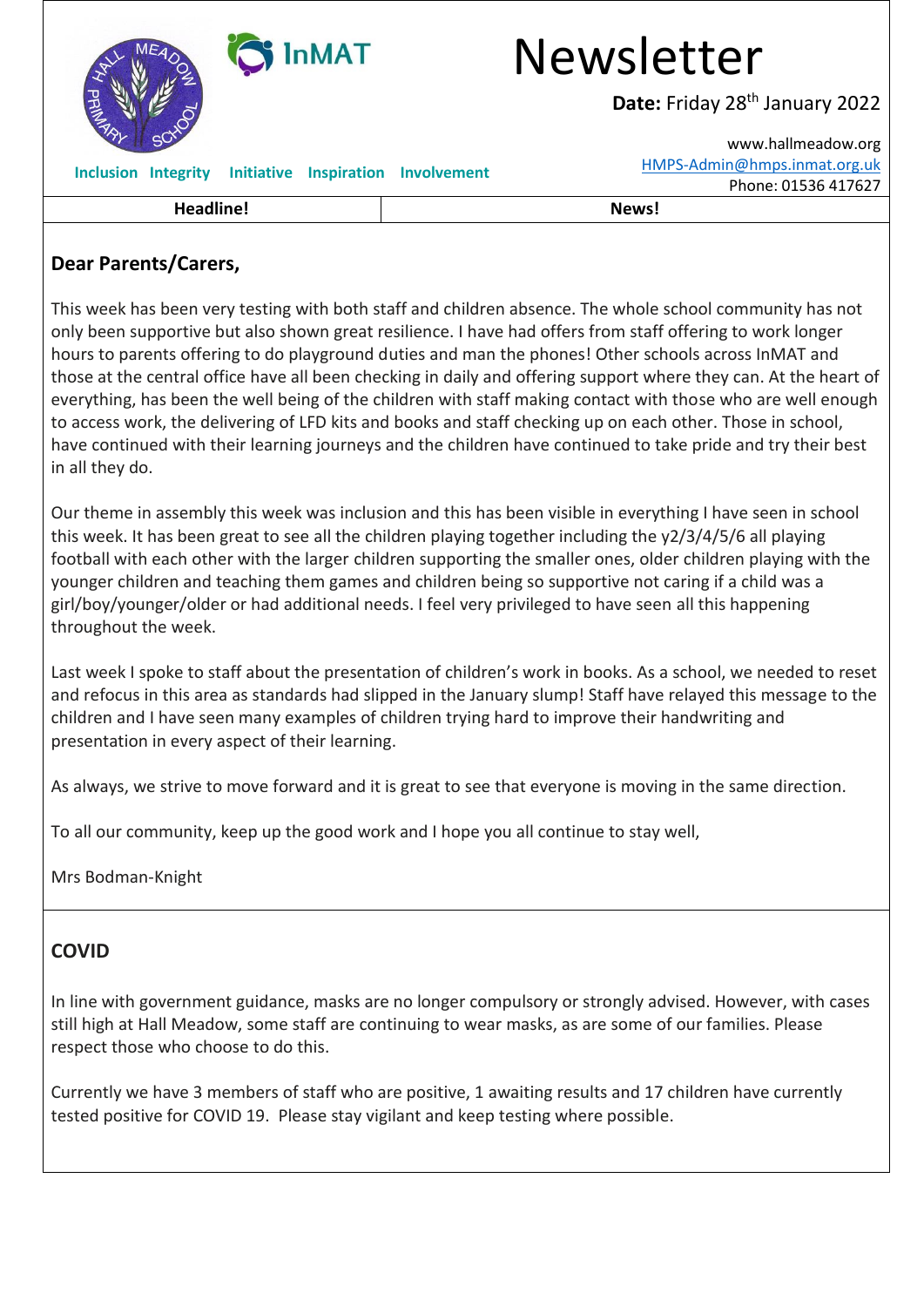#### **Cross Country**

A huge well done to our County Cross Country runners! Not only was the sun shining on Abington Park last Saturday, the enthusiasm oozed out of the children from Y5/6 who had made it through two local rounds to the County finals. Well done to Liv, Rosa, Harriet, Noah, Hannah, Darcey, Jessica and Oliver who ran so well and tried so hard.

Harriet came 6<sup>th</sup> in the Y5 girls and is through to the National Finals in March along with Darcey, placed  $16<sup>th</sup>$  in the Y6/7 race and Oliver placed  $5<sup>th</sup>$  in the Y6/7 boys and who was the first Y6 pupil to finish.

Miss Pallet, Mrs Nunn, Miss Letts and I really enjoyed the morning and came away beaming with pride as were all the parents.



#### **New Rugs**

Mrs Ellerby-Beach, one of our local community helpers in Y1, heard Mrs Greasley discussing book club and her plans for the summer. Within a flash (literally 3 days!) Mrs Ellerby-Beach had spoken to her friends at The Salvation Army and voila! 2 new rugs were delivered to school.

Thank you so much Mrs B for all you do in Demeter class and supporting our school.





#### **PACT**

Just a reminder that PACT will be holding another Sweet Tuck Shop after school on Wednesday 2<sup>nd</sup> February.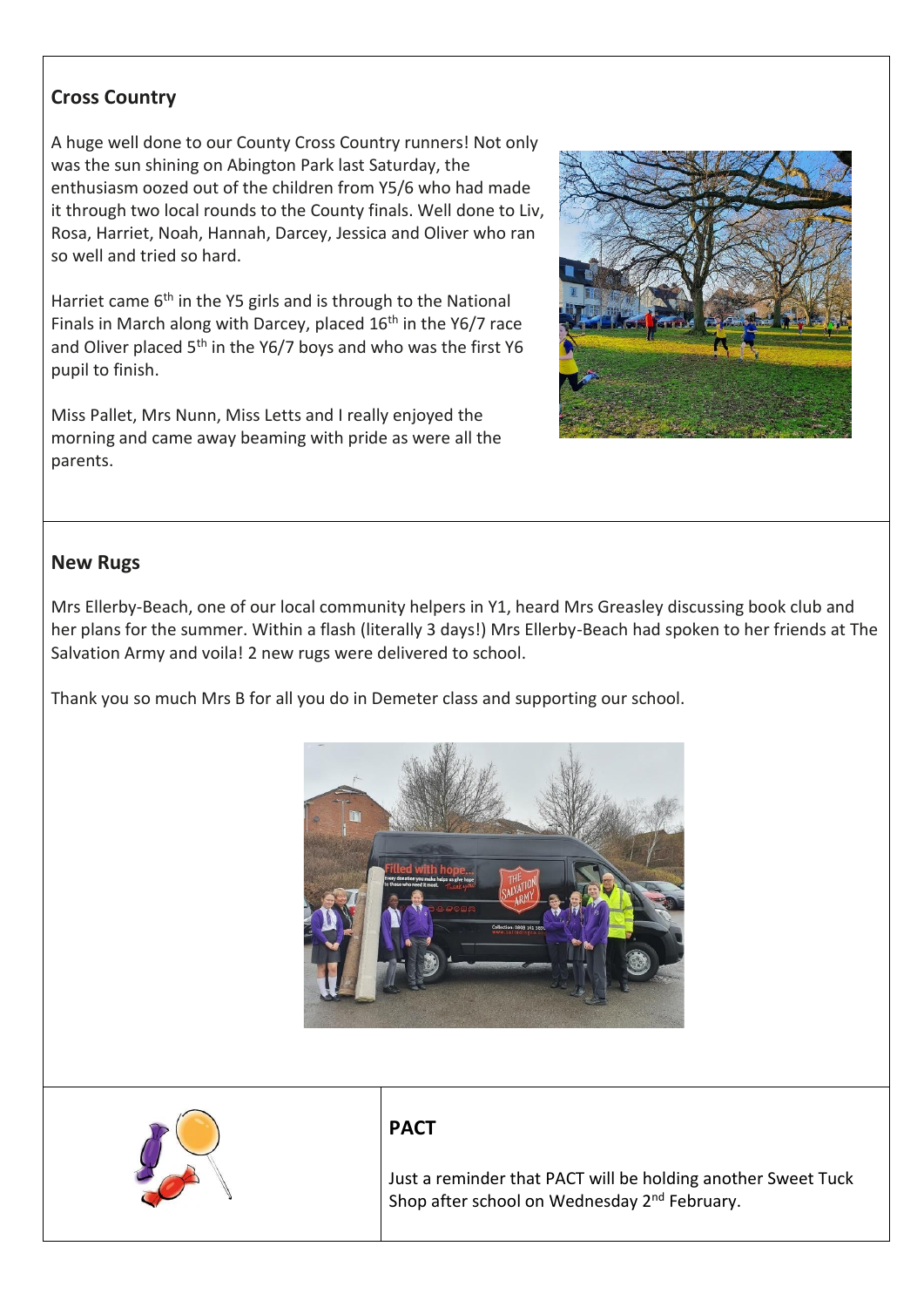



PACT are excited to announce, they have launched a school lottery!

Each ticket costs £1, and all profits go to help raise funds for our school. Draws take place every Saturday at 8pm

Every week there is a local prize. Winners will be notified directly. - You will also have a chance of winning the £25,000 jackpot too!

This exciting new initiative is open to everyone, so spread the word to all your friends and family.

Enter at: https://www.yourschoollottery.co.uk/lottery/school/hallmeadow-primary-school

Our first draw takes place Saturday 2nd April – Good luck!

#### **This Week's Stars are:**

**Iris** - Matei **Demeter** - Adelyn **Apollo** - Erin **Poseidon** – Muhammed **Athena** - Alyssa **Ares** - Paulina



**Whole school** - @primary\_hall **Iris** - @HMIris2 **Demeter** - @DemeterHm **Apollo** - @HmApollo **Poseidon** - @HmPoseidon **Athena** - @HMAthena6 **Ares** - @HMAres2 **Zeus** - @hm\_zeus

# **Zeus** - Darcey and Mark **Tweet of the week!**

**Hall Meadow Primary School** @primary hall

@HMIris2 have been reading 'we're going on a near hunt'. Today they used the story to practise their yoga moves! @InMAT